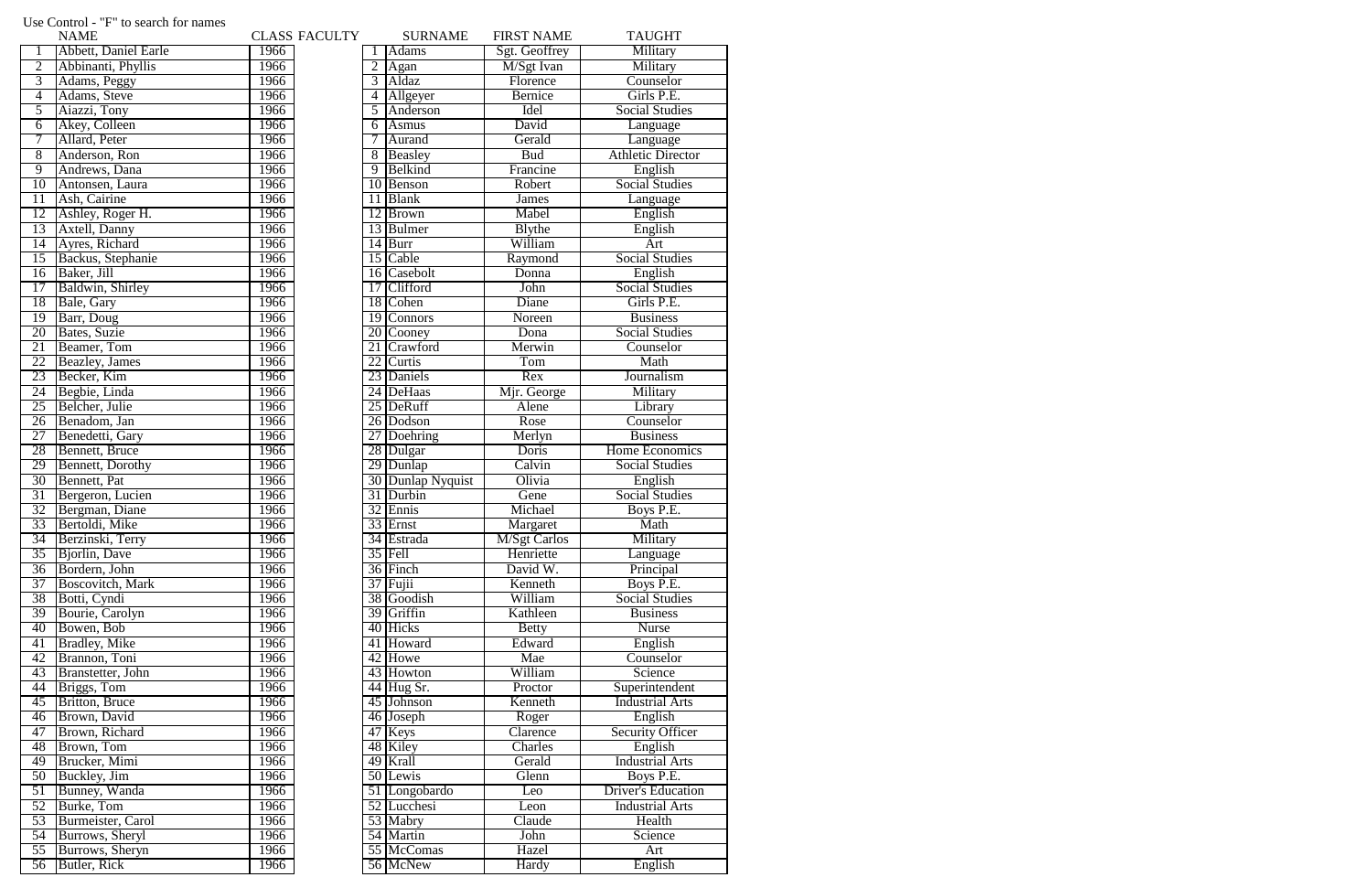| 57              | Butt, James       | 1966 |    | 57 Meyers      | Margie             | <b>Business</b>           |
|-----------------|-------------------|------|----|----------------|--------------------|---------------------------|
| 58              | Bylund, Al        | 1966 |    | 58 Miller      | Frederick          | <b>Social Studies</b>     |
| 59              | Campuzano, Ralph  | 1966 |    | 59 Morby       | Andrew             | Language                  |
| 60              | Carlton, Robert   | 1966 |    | 60 Morgan      | Bud O.J.           | <b>Industrial Arts</b>    |
| $\overline{61}$ | Carr, Carol       | 1966 |    | 61 Morrison    | Jurith             | Language                  |
| 62              | Carr, Chelsea     | 1966 |    | 62 Munson      | Bert               | Health                    |
| 63              | Carr, Rick        | 1966 |    | 63 Munson      | Mary Lou           | English                   |
| 64              | Carson, Tom       | 1966 |    | 64 Murphy      | Dr. Millard        | Health                    |
| 65              | Carter, Susan     | 1966 |    | 65 Mussatti    | David              | <b>Social Studies</b>     |
| 66              | Casey, Pam        | 1966 |    | 66 Neal        | John               | Music                     |
| 67              | Castaneda, Dennis | 1966 | 67 | Parks          | William            | <b>Business</b>           |
| 68              | Chapman, Lynda    | 1966 |    | 68 Peska       | Edward             | <b>Industrial Arts</b>    |
| 69              | Chessman, Vicki   | 1966 |    | 69 Pfaff       | Nancy              | <b>Business</b>           |
| 70              | Clark, Sharon     | 1966 |    | 70 Phillips    | Margaret           | <b>Business</b>           |
| $\overline{71}$ | Clay, Kenzie      | 1966 | 71 | Pico           | Alfred             | Maintenance               |
| $\overline{72}$ | Claybrook, Robert | 1966 | 72 | Purinton       | Jean               | English                   |
| 73              | Clayton, Donald   | 1966 |    | 73 Rosaschi    | Andrew             | <b>Vice Principal</b>     |
| 74              | Colburn, Robert   | 1966 |    | 74 Ruiz        | Allura             | Language                  |
| $\overline{75}$ | Coli, Patricia    | 1966 |    | 75 Ryan        | Thomas             | English                   |
| 76              | Collins, Sharon   | 1966 |    | $76$ Sawle     | Louise             | <b>Business</b>           |
| 77              | Colombini, Linda  | 1966 | 77 | Shetler        | Harold             | <b>Industrial Arts</b>    |
| 78              | Conn, Thomas D.   | 1966 |    | 78 Simonian    | Simon              | Science                   |
| 79              | Conrad, Rae Lyn   | 1966 |    | 79 Slotto      | Ivan               | Science                   |
| $\overline{80}$ | Cook, Heather A.  | 1966 |    | 80 Stevenson   | Caroline           | Girls P.E.                |
| $\overline{81}$ | Cotton, Janice    | 1966 | 81 | Swinden        | Eleanor            | <b>Home Economics</b>     |
| $\overline{82}$ | Coulson, Luanna   | 1966 |    | 82 Ternan      | Philip             | Science                   |
| 83              | Countis, Kitty    | 1966 |    | 83 Thompson    | Michael            | Boys P.E.                 |
| 84              | Creedon, Linda    | 1966 |    | 84 Trout       | Lloyd              | <b>Social Studies</b>     |
| $\overline{85}$ | Cutler, Jill M.   | 1966 |    | 85 Walker      | <b>Bruce</b>       | <b>Social Studies</b>     |
| 86              | Cutler, Sheryl    | 1966 |    | 86 Wells       | <b>Beverly Ann</b> | Spanish                   |
| 87              | Dahrling, Janice  | 1966 | 87 | <b>Wheeler</b> | <b>Sessions</b>    | Science                   |
| 88              | Daniels, Kathy    | 1966 |    | 88 Williams    | Joyce              | Science                   |
| 89              | Date, Ken         | 1966 |    | 89 Wong        | Clark              | Library                   |
| 90              | Davidow, Cliff    | 1966 |    | 90 Woodford    | Taunya             | English                   |
| 91              | Davie, Janet      | 1966 | 91 | Young          | Dale               | <b>Business</b>           |
| 92              | Davis, Bruce      | 1966 | 92 | Zink           | Eddy               | English                   |
| 93              | Davis, Dolores    | 1966 |    | 93 Zucco       | Lewis              | <b>Driver's Education</b> |

| $\overline{57}$  | Butt, James            | 1966        |
|------------------|------------------------|-------------|
| 58               | Bylund, Al             | 1966        |
| $\overline{59}$  | Campuzano, Ralph       | 1966        |
| 60               | Carlton, Robert        | 1966        |
| 61               | Carr, Carol            | 1966        |
| 62               | Carr, Chelsea          | 1966        |
| 63               | Carr, Rick             | 1966        |
| 64               | Carson, Tom            | 1966        |
| 65               | Carter, Susan          | 1966        |
| 66               | Casey, Pam             | 1966        |
| 67               | Castaneda, Dennis      | 1966        |
| 68               | Chapman, Lynda         | 1966        |
| 69               | Chessman, Vicki        | 1966        |
| $\overline{70}$  | Clark, Sharon          | 1966        |
| 71               | Clay, Kenzie           | 1966        |
| 72               | Claybrook, Robert      | 1966        |
| 73               |                        |             |
|                  | Clayton, Donald        | 1966        |
| 74               | Colburn, Robert        | 1966        |
| 75               | Coli, Patricia         | 1966        |
| 76               | Collins, Sharon        | 1966        |
| 77               | Colombini, Linda       | 1966        |
| 78               | Conn, Thomas D.        | 1966        |
| 79               | Conrad, Rae Lyn        | 1966        |
| 80               | Cook, Heather A.       | 1966        |
| 81               | Cotton, Janice         | 1966        |
| 82               | Coulson, Luanna        | 1966        |
| 83               | Countis, Kitty         | 1966        |
| 84               | Creedon, Linda         | 1966        |
| 85               | Cutler, Jill M.        | 1966        |
| 86               | Cutler, Sheryl         | 1966        |
| $\overline{87}$  | Dahrling, Janice       | <b>1966</b> |
| 88               | Daniels, Kathy         | 1966        |
| 89               | Date, Ken              | 1966        |
| 90               | Davidow, Cliff         | 1966        |
| 91               | Davie, Janet           | 1966        |
| 92               | Davis, Bruce           | 1966        |
| 93               | Davis, Dolores         | 1966        |
| 94               | Davis, Karin           | 1966        |
| 95               | Dazier, Ken            | 1966        |
| 96               | Dean, Candace          | 1966        |
| 97               | Deaser, Pam            | 1966        |
| 98               | deAsserto, Mario Muran | 1966        |
| 99               | DeBord, Pam            | 1966        |
| 100              | Dees, Mike             | 1966        |
| 101              | Degnan, Stephen        | 1966        |
| 102              | DeMartelaere, Yvonne   | 1966        |
| 103              | Demosthenes, Pete      | 1966        |
| 104              | Denio, Richard         | 1966        |
| 105              | Denney, Kathy          | 1966        |
| 106              | Deurmyer, Peggy Ann    | 1966        |
| 107              | Dick, Rosemary         | 1966        |
| 108              | Dodsen, Bob            | 1966        |
| 109              | Doty, Linda            | 1966        |
| <b>110</b>       | Doty, Shirley          | 1966        |
| 111              | Douglas, Brent         | 1966        |
| 112              | Drace, Jack            | 1966        |
| 113              | Drackulich, Bob        | 1966        |
| $\overline{114}$ | Draper, Carol          | 1966        |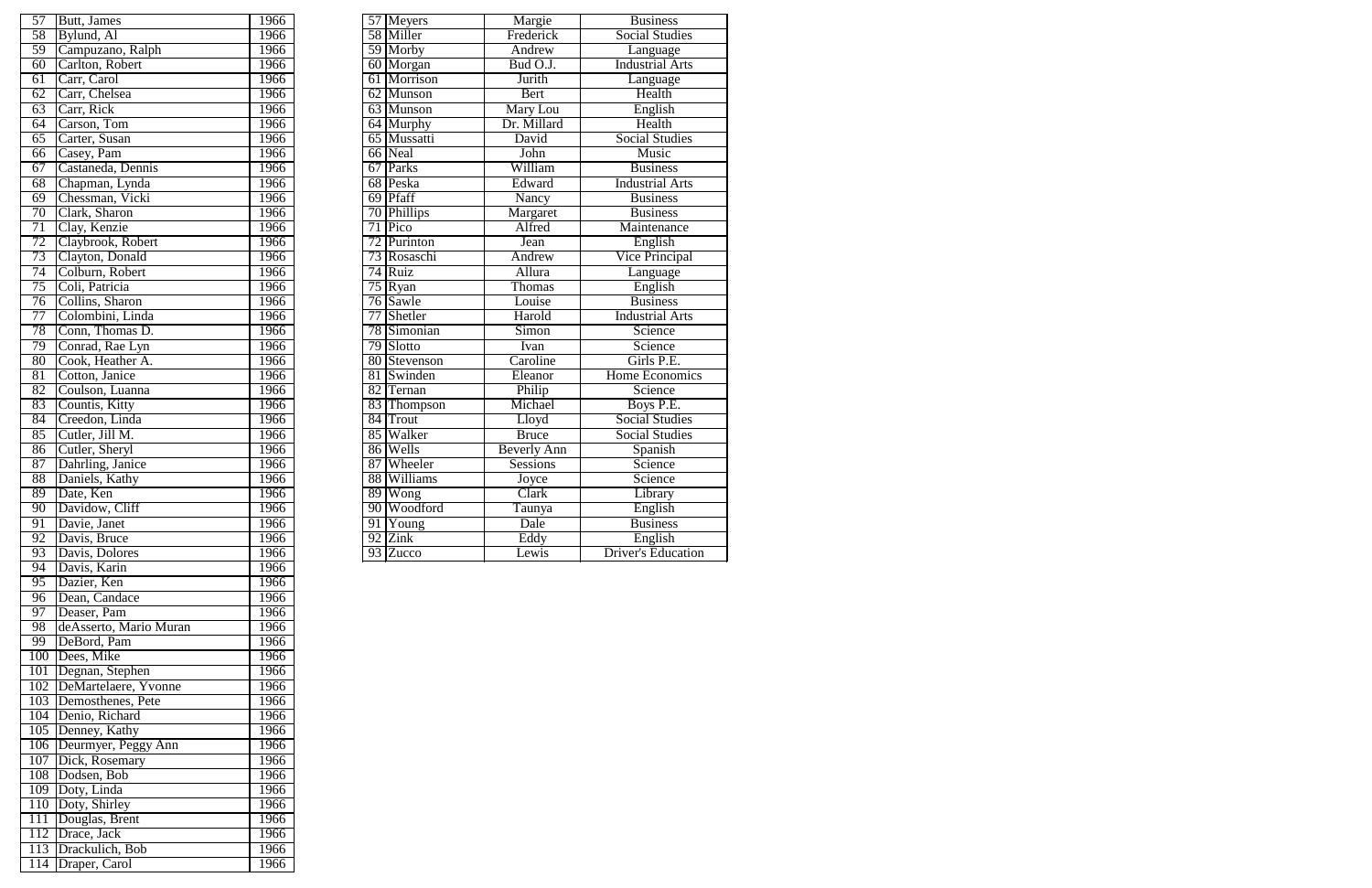|                  | 115 Drendel, Gordon   | 1966 |
|------------------|-----------------------|------|
| $\overline{116}$ | Durham, Michael       | 1966 |
| 117              | Eammelli, Don         | 1966 |
| 118              | Eddy, Roberta         | 1966 |
| 119              | Edmondson, Diane      | 1966 |
| 120              | Edsall, Cheryl        | 1966 |
| 121              | Eggleston, Joanne     | 1966 |
| 122              | Elcano, Joe           | 1966 |
| 123              | Eldridge, Jill        | 1966 |
| 124              | Elges, Daria          | 1966 |
| 125              | Emerson, Sandy        | 1966 |
| 126              | Engel, Terry          | 1966 |
| 127              | Erickson, Erick       | 1966 |
| 128              | Estes, Gretchen       | 1966 |
| $\overline{129}$ | Estridge, Karl        | 1966 |
| 130              | Etcheberry, Paul      | 1966 |
| 131              | Evans, Carla          | 1966 |
| 132              |                       | 1966 |
|                  | Fant, Lynne           |      |
| 133              | Felton, Ruthann       | 1966 |
| 134              | Ferrari, Barbara      | 1966 |
| 135              | Ferrari, Paul         | 1966 |
| 136              | Ferris, Gary          | 1966 |
| 137              | Fladeger, Graydon     | 1966 |
| 138              | Fletcher, Leslie Jean | 1966 |
| 139              | Fletcher, Susette     | 1966 |
| 140              | Flynn, Mike           | 1966 |
| 141              | Forsythe, Pat         | 1966 |
| 142              | Fowler, Dennis        | 1966 |
| 143              | Frandsen, Ray J.      | 1966 |
| 144              | Frederickson, Sheila  | 1966 |
| 145              | Freeman, Bill         | 1966 |
| 146              | Freeman, Jacklyn      | 1966 |
| 147              | Freeman, Wanda        | 1966 |
| 148              | Froelich, Linda       | 1966 |
| 149              | Fry, Sally Catherine  | 1966 |
| 150              | Fuller, Gary          | 1966 |
| 151              | Gabbert, Joyce        | 1966 |
| 152              | Galbraith, Linda      | 1966 |
| 153              | Gardner, Donald       | 1966 |
| $\overline{154}$ | Gardner, Thomas       | 1966 |
| 155              | Geil, Cindee          | 1966 |
| 156              | Georgeson, Georgia    | 1966 |
| 157              | Gerwin, Diane         | 1966 |
| 158              | Gilman, Larry         | 1966 |
| 159              | Giossi, Anita         | 1966 |
| 160              | Goldstein, Rohn       | 1966 |
| 161              | Graham, Daniel Ely    | 1966 |
| $16\overline{2}$ | Greenan, Mike         | 1966 |
| 163              | Greene, Jim           | 1966 |
| 164              | Grow, Gwenda          | 1966 |
| 165              | Guinan, Howard        | 1966 |
| 166              | Haberman, Mary        | 1966 |
| 167              | Hadley, Daniel        | 1966 |
| 168              | Hall, Carol           | 1966 |
| 169              | Hallows, Marjorie     | 1966 |
| 170              | Hamilton, John        | 1966 |
| 171              | Hammerel, Jerry       | 1966 |
|                  |                       |      |
| 172              | Hansen, Pamela        | 1966 |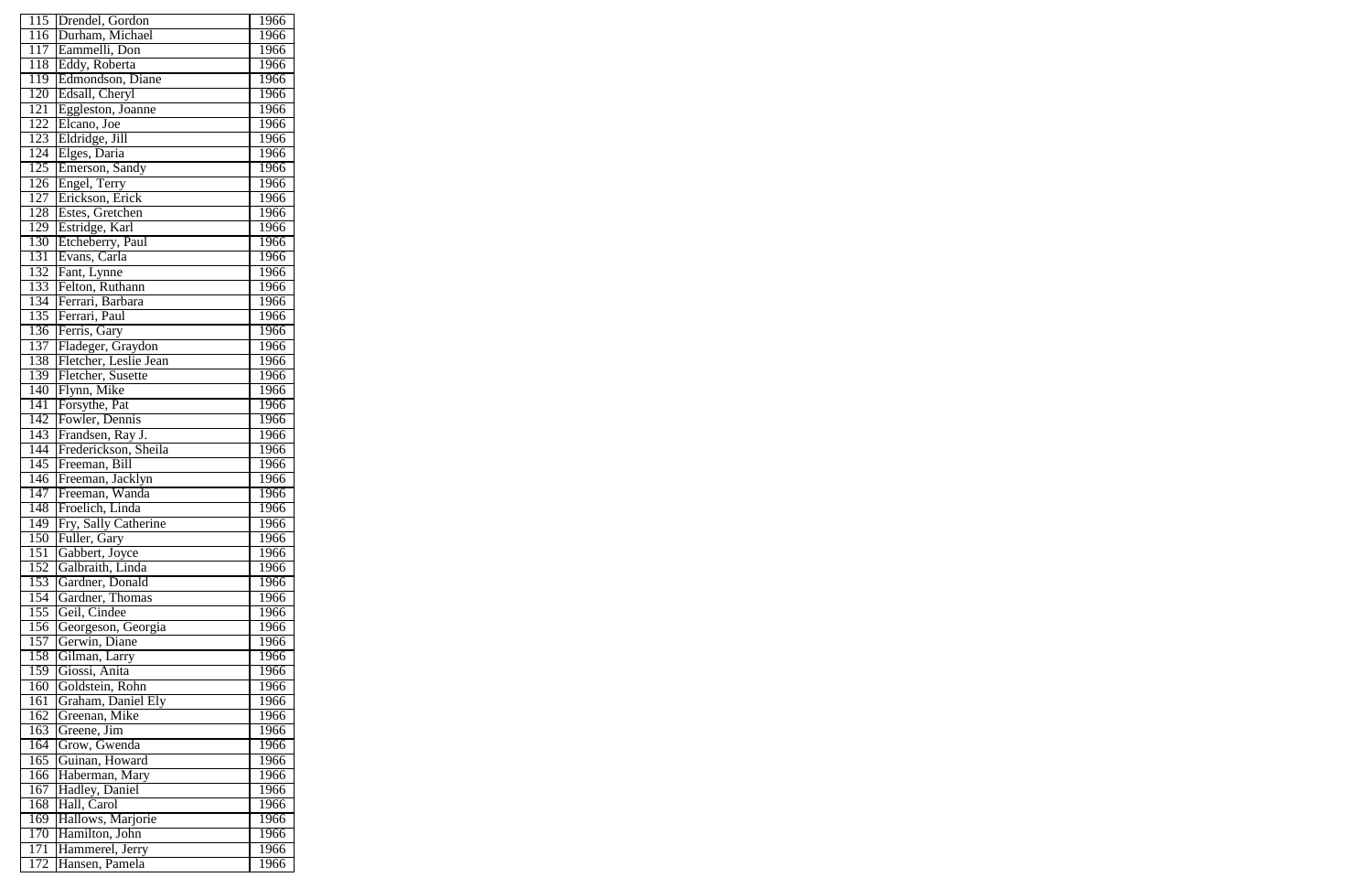| 173 | Hardesty, Jim                  | 1966 |
|-----|--------------------------------|------|
| 174 | Harmon, Nancy                  | 1966 |
| 175 | Hartman, Linda                 | 1966 |
| 176 | Hartshorne, Ellen              | 1966 |
| 177 | Hash, Celeste                  | 1966 |
| 178 | Hawkins, Sue                   | 1966 |
| 179 | Heap, Richard                  | 1966 |
| 180 | Hebert, Ruth Ellen             | 1966 |
| 181 | Heddy, Bob                     | 1966 |
| 182 | Hensershot, Nancy Jean         | 1966 |
| 183 | Herman, Joseph W.              | 1966 |
| 184 | Heron, Edie                    | 1966 |
| 185 | Heron, Holly                   | 1966 |
| 186 | Hiett, Sandy                   | 1966 |
| 187 | Hollenbeck, Sylvia             | 1966 |
| 188 | Hood, Carole                   | 1966 |
| 189 | Horgan, Terry                  | 1966 |
| 190 | Houk, Eleanor                  | 1966 |
| 191 | Howard, Fred                   | 1966 |
| 192 | Howard, Jeanne                 | 1966 |
|     |                                |      |
| 193 | Howells, Steven                | 1966 |
| 194 | Hunter, Carol                  | 1966 |
| 195 | Hutchinson, John               | 1966 |
| 196 | Jacob, Karen                   | 1966 |
| 197 | Jacob, Kay                     | 1966 |
| 198 | Jaeke, Jan                     | 1966 |
| 199 | Jahnke, Lorraine               | 1966 |
| 200 | James, Ellen                   | 1966 |
| 201 | Jameson, Curry                 | 1966 |
| 202 | Janish, Ron                    | 1966 |
| 203 | Jennings, Penny                | 1966 |
| 204 | Johnson, Gregg                 | 1966 |
| 205 | Johnson, Karen                 | 1966 |
| 206 | Johnson, Rose                  | 1966 |
| 207 | Johnson, Steve                 | 1966 |
| 208 | Johnston, Janet                | 1966 |
| 209 | Jones, Carol                   | 1966 |
| 210 | Jones, Dayle                   | 1966 |
| 211 | Joplin, Carl                   | 1966 |
| 212 | Jordan, Mike                   | 1966 |
| 213 | Jutte, Tom                     | 1966 |
| 214 | Kahmann, Tony                  | 1966 |
| 215 | Kellogg, Don                   | 1966 |
| 216 | Kelly, Kathy                   | 1966 |
| 217 | Kelly, Marsha                  | 1966 |
| 218 | Kemp, Jim                      | 1966 |
| 219 | Kennedy, Robert                | 1966 |
| 220 | Kent, Jonica                   | 1966 |
| 221 | Kladney, Dave                  | 1966 |
| 222 | Kline, Kathy                   | 1966 |
| 223 |                                | 1966 |
| 224 | Klitzke, Harvey<br>Krause, Jon | 1966 |
| 225 | Kronick, Idora                 | 1966 |
| 226 | Kuhles, Karl                   | 1966 |
| 227 | LaCourse, Daryl                | 1966 |
| 228 | Lambright, David               | 1966 |
| 229 | Landrys, Rick                  | 1966 |
|     |                                |      |
| 230 | Larson, Dave                   | 1966 |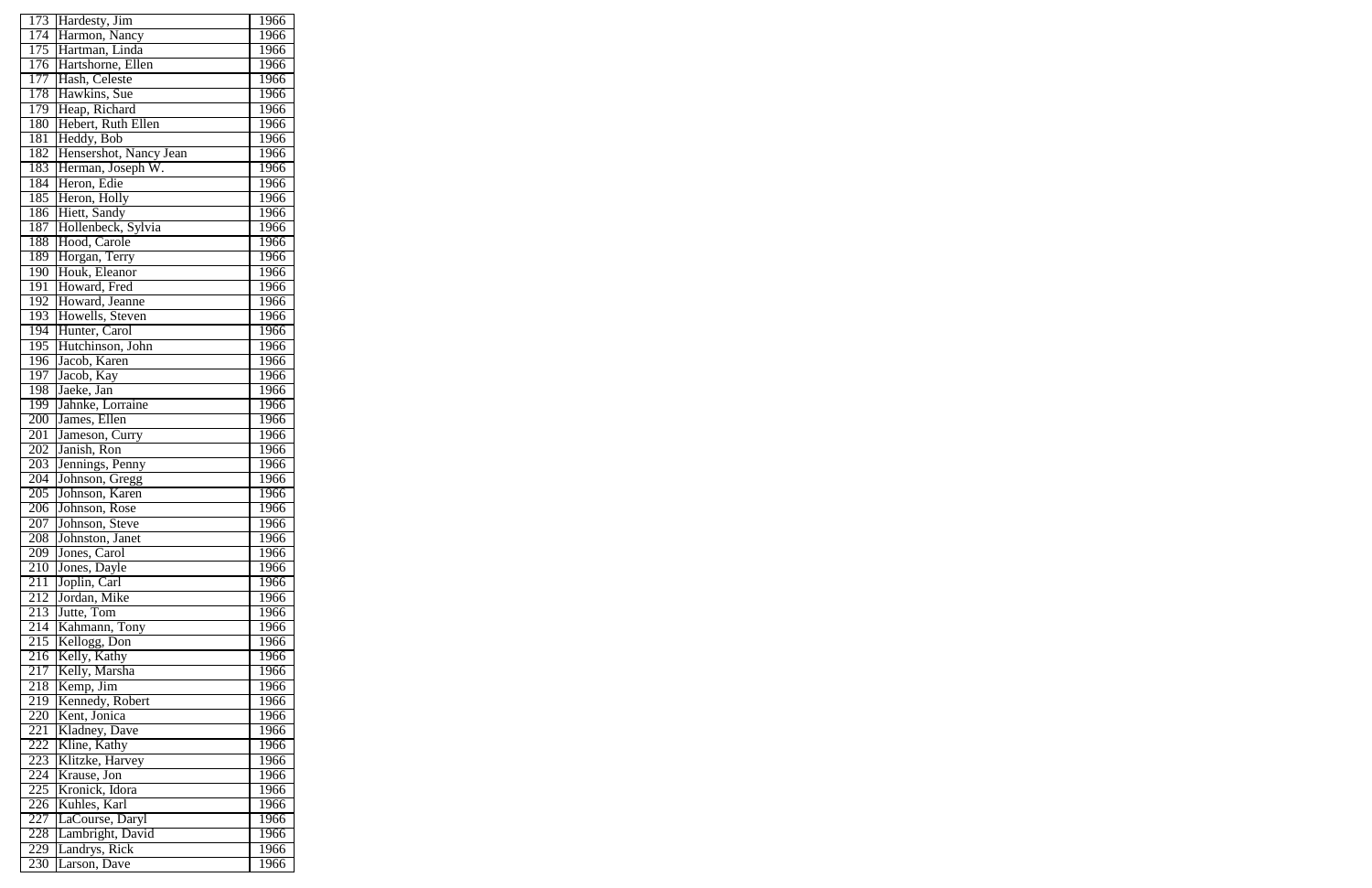| 231              | Laxague, Gloria          | 1966 |
|------------------|--------------------------|------|
| 232              | Lazzarone, Dale          | 1966 |
| 233              | Lenzora, Joyce           | 1966 |
| 234              | Leonard, Craig           | 1966 |
| 235              | Leverone, Mark           | 1966 |
| 236              | Lewis, Steve             | 1966 |
| 237              | Liekteig, Deby           | 1966 |
| 238              | Lintz, Chris             | 1966 |
| 239              | Lohse, Gayle             | 1966 |
| 240              | Lugaski, Tom             | 1966 |
| 241              |                          |      |
|                  | Lynch, Patt              | 1966 |
| 242              | Lyyski, Gloria           | 1966 |
| 243              | Mackay, William          | 1966 |
| 244              | Mallonee, Gerald         | 1966 |
| 245              | Malone, Molly            | 1966 |
| 246              | Manley, Charles          | 1966 |
| 247              | Mann, Cathy              | 1966 |
| 248              | Marsh, Charlie           | 1966 |
| 249              | Maskaly, Joe             | 1966 |
| 250              | Mattern, John            | 1966 |
| 251              | Maxwell, Ronald Douglas  | 1966 |
| 252              | McClellan, Walt          | 1966 |
| 253              | McClelland, Christine    | 1966 |
| 254              | McCorkle, Clifford       | 1966 |
| 255              | McCreary, Teressa        | 1966 |
| 256              | McCuistion, Linda        | 1966 |
| 257              | McCuistion, Pat          | 1966 |
| 258              | McDonald, Martha         | 1966 |
| 259              | McDonnell, Joanne        | 1966 |
| 260              | McDowell, Kim            | 1966 |
| $\overline{261}$ | McFarland, Sandy         | 1966 |
| 262              | McGlumpy, Dennis         | 1966 |
| 263              | McKenna, Charles         | 1966 |
| 264              | McMahon, Bob             | 1966 |
| $\overline{265}$ | McMinn, Debbie           | 1966 |
| 266              | McNabney, Larry          | 1966 |
| 267              | McNine, Linda            | 1966 |
| 268              | Means, Al                | 1966 |
| 269              | Medler, Judith           | 1966 |
| 270              | Meredith, Don            | 1966 |
| 271              | Metzger, Daniel          | 1966 |
| 272              | Miller, Kenn             | 1966 |
| 273              | Milne, Robert            | 1966 |
| 274              | Mirich, Mike             | 1966 |
| 275              | Mitchell, Mike           | 1966 |
| 276              | Mize, Bill               | 1966 |
| 277              | Monroe, Linda            | 1966 |
| 278              | Monroe, Sandy            | 1966 |
| 279              | Moore, Robert            | 1966 |
| 280              | Morelli, Cecile          | 1966 |
| 281              | Morris, Bob              | 1966 |
| 282              | Mortenson, Steve         | 1966 |
| 283              | Morton, Madeline         | 1966 |
| 284              | Moss, Pete               | 1966 |
| 285              | Murchison, Francella     | 1966 |
| 286              | Myers, "Shelly" Michelle | 1966 |
| 287              | Myers, Carol             | 1966 |
| 288              | Myles, Marcia            | 1966 |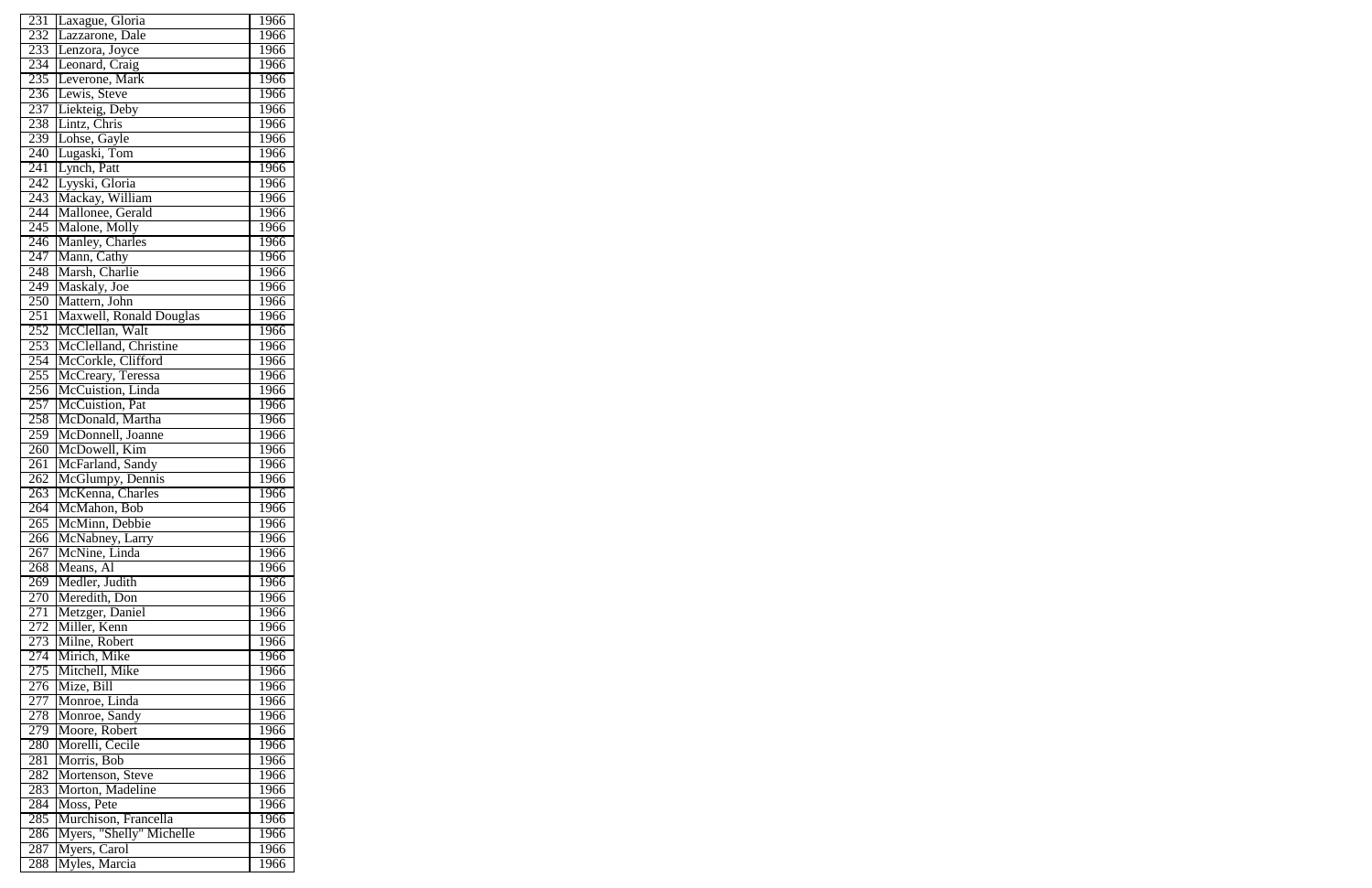| $\overline{289}$ | Neilson, Richard        | 1966 |
|------------------|-------------------------|------|
| 290              | Nelson, Ella            | 1966 |
| 291              | Nelson, Pete            | 1966 |
| 292              | Newmarker, Jac Lynn     | 1966 |
| 293              | Newton, Don             | 1966 |
| 294              | Noah, Bill              | 1966 |
| 295              | Norris, Mile            | 1966 |
| 296              | Nummela, John           | 1966 |
| 297              | Old, Mike               | 1966 |
| 298              | Oldham, Donna           | 1966 |
| 299              | Oldham, Ken             | 1966 |
| 300              | Oldham, Louis Ronald    | 1966 |
| 301              | Olin, Mark              | 1966 |
| 302              | Olsen, Ron              | 1966 |
| 303              | O'Neil, Harry           | 1966 |
| 304              | Packard, Dave           | 1966 |
| 305              | Palmer, John            | 1966 |
| 306              | Parry, Don              | 1966 |
|                  |                         | 1966 |
| 307              | Parsons, Nancy          |      |
| 308              | Parsons, Neal S.        | 1966 |
| $\overline{309}$ | Paterson, Debbie        | 1966 |
| 310              | Patzke, Sandra Karen    | 1966 |
| 311              | Peebles, Ken            | 1966 |
| 312              | Pennington, Nyle Robert | 1966 |
| 313              | Penrod, Dallas          | 1966 |
| 314              | Pesterfield, Jill       | 1966 |
| 315              | Peterson, Mike          | 1966 |
| $\overline{316}$ | Piirto, Douglas         | 1966 |
| $\overline{317}$ | Poling, John            | 1966 |
| 318              | Powell, Bob             | 1966 |
| 319              | Precosky, Louise        | 1966 |
| 320              | Pulk, Kathy             | 1966 |
| $\overline{321}$ | Quilici, Diana          | 1966 |
| 322              | Quong, Gordon           | 1966 |
| 323              | Raborn, Barbara         | 1966 |
| 324              | Ramsey, Butch           | 1966 |
| 325              | Rauscher, Teri          | 1966 |
| 326              | Reams, Peter            | 1966 |
| 327              | Redding, Donna Lee      | 1966 |
| 328              | Reith, Charles          | 1966 |
| 329              | Rezak, Ed               | 1966 |
| 330              | Rhoades, Connie         | 1966 |
| 331              | Rhodes, Jim             | 1966 |
| 332              | Rice, Dave              | 1966 |
| 333              | Rice, Henry             | 1966 |
| 334              | Richard, Coleen         | 1966 |
| 335              | Riggs, John             | 1966 |
| 336              | Roberts, Laurie         | 1966 |
| 337              | Roberts, Michael        | 1966 |
| 338              | Rockholm, Deborah       | 1966 |
| 339              | Roesler, Chuck          | 1966 |
| 340              | Romine, Carol           | 1966 |
| 341              | Roundy, Jerome          | 1966 |
| 342              | Routson, lee            | 1966 |
| $\overline{343}$ | Rowe, Barton            | 1966 |
| 344              | Rudd, Connie            | 1966 |
| 345              | Rudd, Donald            | 1966 |
| 346              | Russell, Pam            | 1966 |
|                  |                         |      |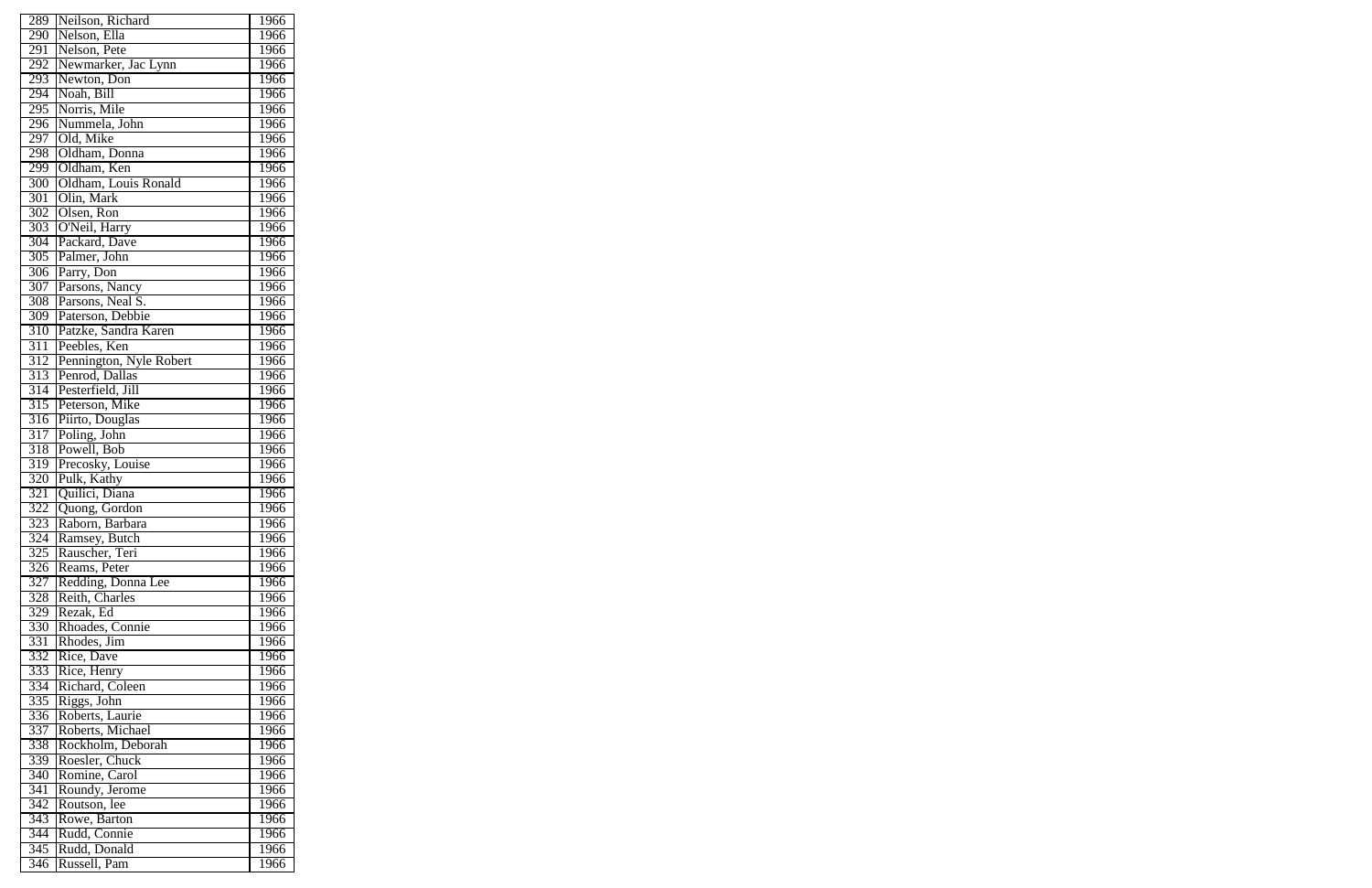| 347              | Ruthenberg, Kathy                     | 1966        |
|------------------|---------------------------------------|-------------|
| 348              | Ryan, Jim                             | 1966        |
| $\overline{349}$ | Ryczowski, Johm                       | 1966        |
| 350              | Sampson, Gay                          | 1966        |
| 351              | Sampson, Richard                      | 1966        |
| 352              | Sanders, Rod                          | 1966        |
| 353              | Sasse, Maria                          | 1966        |
| 354              | Sauls, Rita                           | 1966        |
| 355              | Scherupp, April Ann                   | 1966        |
| 356              | Schmitt, Maraget                      | 1966        |
| 357              | Schumacker, Marsha                    | 1966        |
| 358              | Schwarz, Sandy                        | 1966        |
| 359              | Scoggin, Tom                          | 1966        |
| 360              | Scott, Bob                            | 1966        |
| 361              | Seach, Stephanie                      | 1966        |
| 362              |                                       | 1966        |
| 363              | Severne, Sally Anne<br>Seymour, Kerry | 1966        |
| 364              | Shaw, Cheryl                          | 1966        |
| 365              | Shea, Jerry                           | 1966        |
| 366              | Shea, Pat                             | 1966        |
| 367              | Shepherd, Betty Lorraine              | 1966        |
| 368              | Sherven, Coleen                       | 1966        |
|                  |                                       |             |
| 369              | Shields, John                         | 1966        |
| 370              | Simms, Richard                        | 1966        |
| 371              | Simpson, Robert Alan                  | 1966        |
| 372              | Slaughter, William                    | 1966        |
| 373              | Slavisky, Gina Maria                  | 1966        |
| 374              | Slemmons, David                       | 1966        |
| 375              | Smalley, Susan                        | 1966        |
| 376              | Smeltzer, Tom                         | 1966        |
| 377              | Smith, Barbara Lynn                   | 1966        |
| 378              | Smith, George                         | 1966        |
| 379              | Smith, Jim                            | 1966        |
| 380              | Smith, Susie                          | 1966        |
| 381              | Smothers, Danny                       | 1966        |
| 382              | Soderblom, Eric C.                    | 1966        |
| 383              | Sonnichsen, Caroll                    | 1966        |
| 384              | Sorenson, Barbara                     | 1966        |
| 385              | Spaulding, Suzy                       | 1966        |
| 386              | Steerman, Jay                         | 1966        |
| 387              | Stellon, Wade                         | 1966        |
| 388              | Stewart, John                         | 1966        |
| 389              | Storey, Blake                         | 1966        |
| 390              | Suarez, Gladys                        | 1966        |
| 391              | Suarez, Manuel                        | 1966        |
| 392              | Sumrall, Nancy                        | 1966        |
| 393              | Swalley, Ruth                         | 1966        |
| 394              | Sykes, Earlene                        | <b>1966</b> |
| 395              | Talucci, Gene                         | 1966        |
| 396              | Taylor, Cathleen                      | 1966        |
| 397              |                                       | 1966        |
| 398              | Taylor, Gayle<br>Taylor, Hookie       | 1966        |
| 399              | Telpner, Woody                        | 1966        |
| 400              | Templeton, Bruce                      | 1966        |
| 401              | Thomas, Kelly                         | 1966        |
| 402              | Thompson, Harold                      | 1966        |
| 403              | Thompson, Stephen W.                  | 1966        |
| 404              | Thompson, Tom                         | 1966        |
|                  |                                       |             |